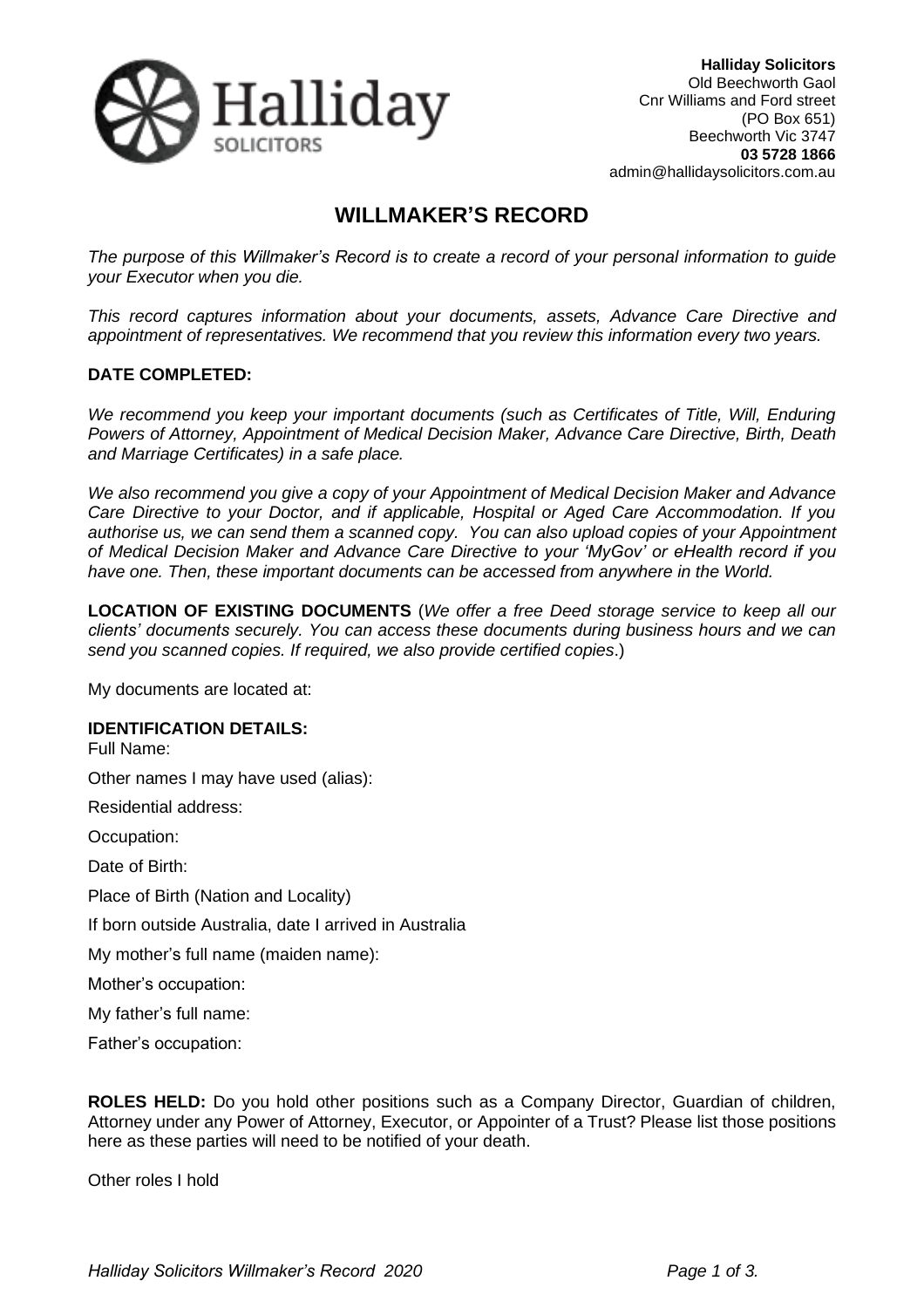### **DO YOU HAVE, OR HAVE YOU HAD, A PARTNER OR SPOUSE?**

Partner's name:

Partner's date and place of birth:

If you are married, date of marriage: place of marriage:

How old were you when you married?

If you are no longer living with your partner:

- (if dead) date and place of partner's death:
- (if separated) date of separation:
- (if divorced) date of Decree Nisi:

Details of previous marriage(s): Name of spouse, Place and date of marriage:

## **NAMES OF ANY CHILDREN in order of birth including children who have died**

Full Name Date of Birth

#### **ESTATE ADMINISTRATION DETAILS:**

Name and Address of the lawyer who worked with you to write your Will and/or administers your affairs:

Name and Address of Executors:

Location of Will:

Special instructions to Executors in administering your Will:

| Medicare Number:       | Tax File Number: |
|------------------------|------------------|
| <b>Pension Number:</b> | Type of Pension: |

### **FINANCIAL DETAILS:**

Name and Address of **Accountant:**

Details of **Accounts with financial institutions:** Location of Books and records:

Name of Institution & Branch Address Account No. Name account in